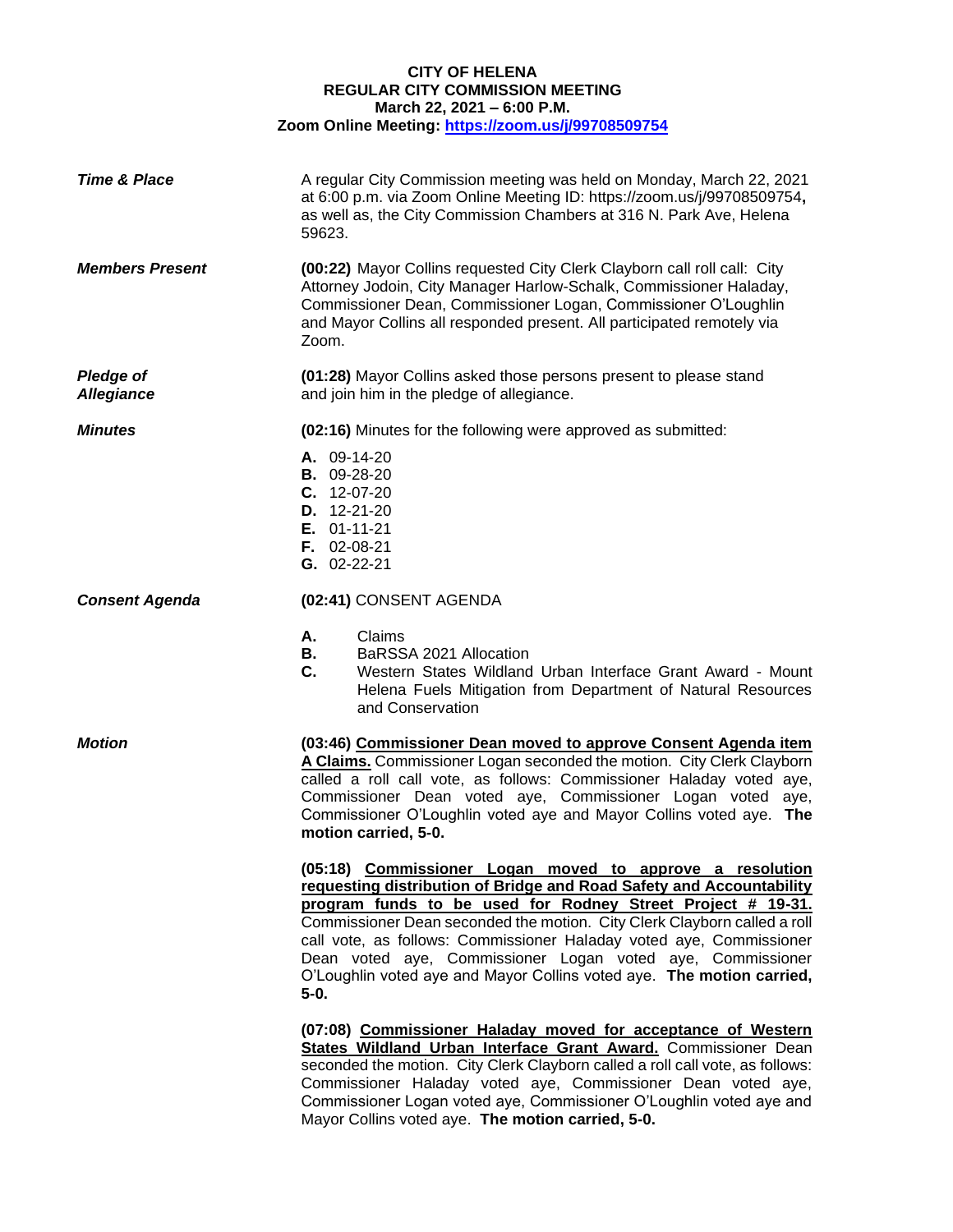### *Bid Award* **(07:52)** BID AWARD

**A.** Bid Award for Lyndale Avenue Park Avenue Water Main Replacement Sewer Main Extension Project #19-27

**(08:04)** Public Works Director, Ryan Leland presented a summary of the Bid Award for Lyndale Avenue Park Avenue Water Main Replacement Sewer Main Extension Project #19-27.

Presently there are 6-inch cast iron water mains located in Lyndale Avenue between Benton Avenue and Kessler Street, and north of Benton Avenue on North Park Avenue that leak badly. The water mains were installed in 1934 and 1936. The water mains on Lyndale have a history of breaks and excessive leakage that have caused them to be unusable for at least the past 5 years and are currently out of service.

North Park Avenue north of Lyndale Avenue is currently unsewered, with two existing residences (1004 and 1108 North Park) sharing sanitary sewer services and a third residence (1120 North Park) being served with a sewer service that is over 250 feet long. All three sewer services have a history of excessive maintenance, backup and clogging and are presently connected to the existing sewer main in Lyndale Avenue.

The Lyndale Avenue – Park Avenue Water Main Replacement Sewer Main Extension Project will replace the existing undersized, leaky and non-functional water mains on Lyndale and North Park Avenues with new 8 inch mains and extend a new 8-inch sanitary sewer main on North park Avenue to eliminate the shared and excessively long existing residential sewer services.

The project was bid in 2020 and received no bids. The project was revised in 2020 to reduce the amount of work needed in Lyndale Avenue, which is Montana Department of Transportation Right of Way. The project has required extensive coordination with MDT and Carroll College and needs to be constructed starting in May to allow for traffic adjustment and to reduce the impacts to the college.

The City received 3 bids for the Lyndale Avenue – Park Avenue Water Main Replacement Sewer Main Extension Project. Bids were received from Hard Rock Road Building and Utilities Inc., Helena Sand and Gravel Inc. and Bullock Contracting LLC. Bids were opened on February 4, 2021. The apparent low bidder for the project was Hard Rock Road Building and Utilities Inc of Helena, MT with a bid of \$756,555.25.

**(10:10)** Commissioner Dean asked Director Leland what type of traffic adjustments would be made during the duration of the project and how long is the project expected to last.

**(10:32)** Director Leland explained that they would only need to shut down the west bound lane closest to Carroll College reducing it to one lane traffic through that section rather than two. The project was expected to take six (6) weeks. In conclusion, Director Leland informed the Commission that they were looking at a night-time tie in at the Euclid Avenue and Benton Avenue intersection when they got to that portion of the project.

**(11:54)** Commissioner O'Loughlin asked Director Leland where and when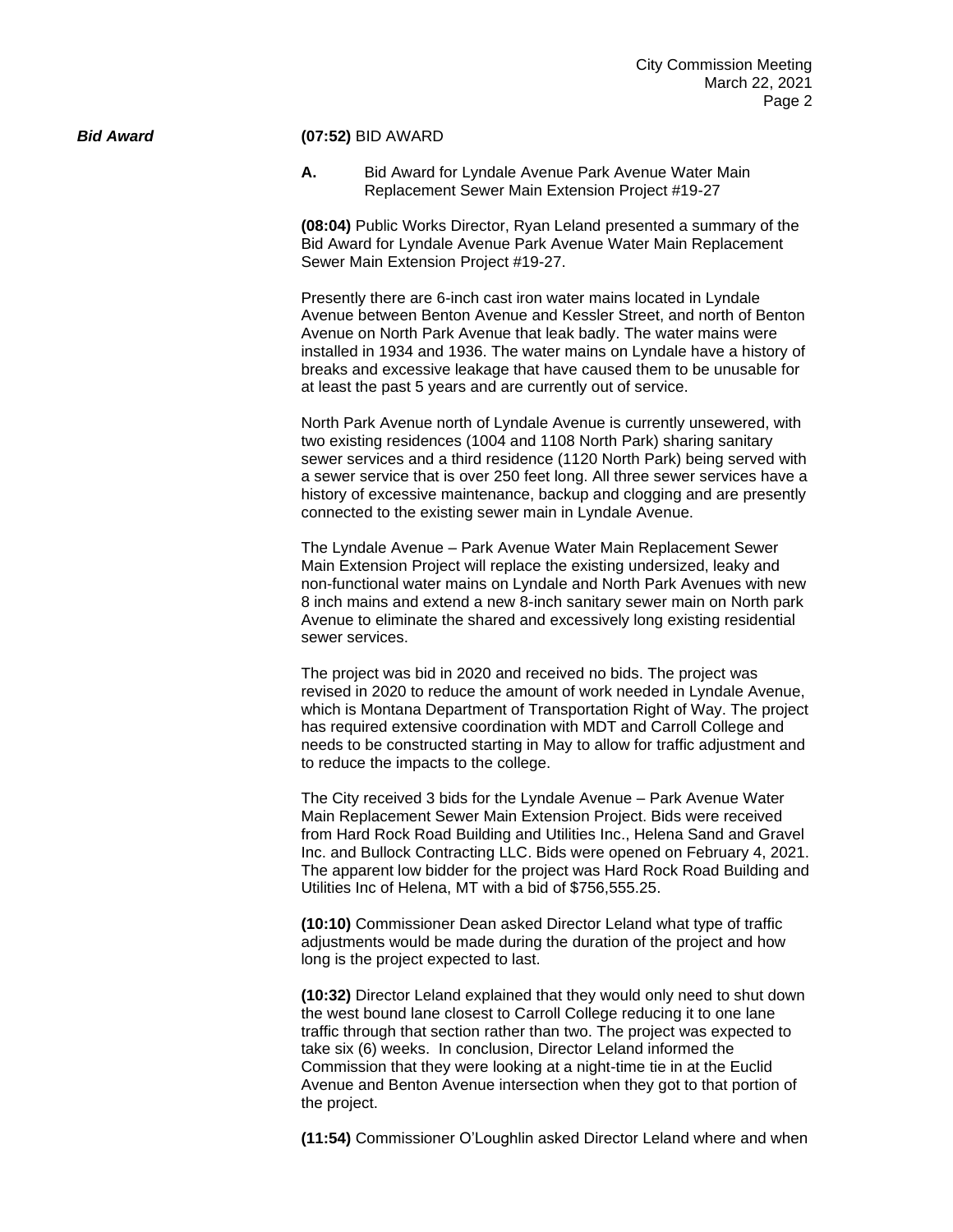this project fit into the budget.

|                                                         | (12:12) Director Leland explained the project was originally budgeted in<br>fiscal year 2019 when the project was being designed. Then, there were<br>some budget amendments when the project cost more than the estimate<br>due to the increasing price of concrete. As a result, Public Works shifted<br>around some projects to accommodate the FY19 budget carryover along<br>with some adjustment to the FY20 budget. There would not be anything<br>in the upcoming FY22 budget.                                                                                       |
|---------------------------------------------------------|------------------------------------------------------------------------------------------------------------------------------------------------------------------------------------------------------------------------------------------------------------------------------------------------------------------------------------------------------------------------------------------------------------------------------------------------------------------------------------------------------------------------------------------------------------------------------|
|                                                         | (12:58) Commissioner Logan asked Director Leland to clarify where the<br>sewer line would be extended to and which properties this line would<br>serve.                                                                                                                                                                                                                                                                                                                                                                                                                      |
|                                                         | (13:14) Using his curser on the screen, Director Leland addressed<br>Commissioner Logan's inquiry.                                                                                                                                                                                                                                                                                                                                                                                                                                                                           |
|                                                         | There were no public comments.                                                                                                                                                                                                                                                                                                                                                                                                                                                                                                                                               |
|                                                         | (14:53) Commissioner O'Loughlin moved to award the Lyndale<br>Avenue - Park Avenue Water Main Replacement Sewer Main<br><b>Extension Project #19-27 to the lowest responsible bidder, Hard</b><br>Rock Road Building and Utilities Inc., in the amount of \$756,555.25.<br>Commissioner Logan seconded the motion. City Clerk Clayborn called a<br>roll call vote, as follows: Commissioner Haladay voted aye, Commissioner<br>Dean voted aye, Commissioner Logan voted aye, Commissioner<br>O'Loughlin voted aye and Mayor Collins voted aye. The motion carried,<br>$5-0.$ |
| <b>Communications from</b><br><b>City Commissioners</b> | (15:41) COMMUNICATIONS/PROPOSALS FROM CITY<br><b>COMMISSIONERS</b>                                                                                                                                                                                                                                                                                                                                                                                                                                                                                                           |
|                                                         | No comments or proposals were received from the Commission.                                                                                                                                                                                                                                                                                                                                                                                                                                                                                                                  |
| <b>Report of the City Attorney</b>                      | (15:58) Nothing to report other than to remind the Commission they were<br>sent a corrected PSA for a Special Litigation Meeting scheduled for<br>Monday, March 29, 2021 at 6:00 PM.                                                                                                                                                                                                                                                                                                                                                                                         |
| <b>Report of the City Manager</b>                       | (16:21) City Manager Rachel Harlow-Schalk                                                                                                                                                                                                                                                                                                                                                                                                                                                                                                                                    |
|                                                         | Presentation w/ Good Sams on Gap Identified Causing Return to<br>Α.<br>Homelessness                                                                                                                                                                                                                                                                                                                                                                                                                                                                                          |
|                                                         | City Manager, Rachel Harlow-Schalk informed the Commission that city<br>staff was currently working on E-bikes and E-scooters as two issues in the<br>community that will be brought before the Commission at the April 7 <sup>th</sup><br>Administrative Meeting.                                                                                                                                                                                                                                                                                                           |
|                                                         | City Manager, Rachel Harlow-Schalk reminded the Commission that<br>during the January 6, 2021 Administrative Meeting, Commissioner<br>Haladay asked Good Samaritan what gaps there are and how the City<br>could offer support.                                                                                                                                                                                                                                                                                                                                              |
|                                                         | (18:42) Theresa Ortega with Good Samaritan Ministries presented an<br>update on homelessness in the community and how Covid-19 has<br>impacted it.                                                                                                                                                                                                                                                                                                                                                                                                                           |
|                                                         |                                                                                                                                                                                                                                                                                                                                                                                                                                                                                                                                                                              |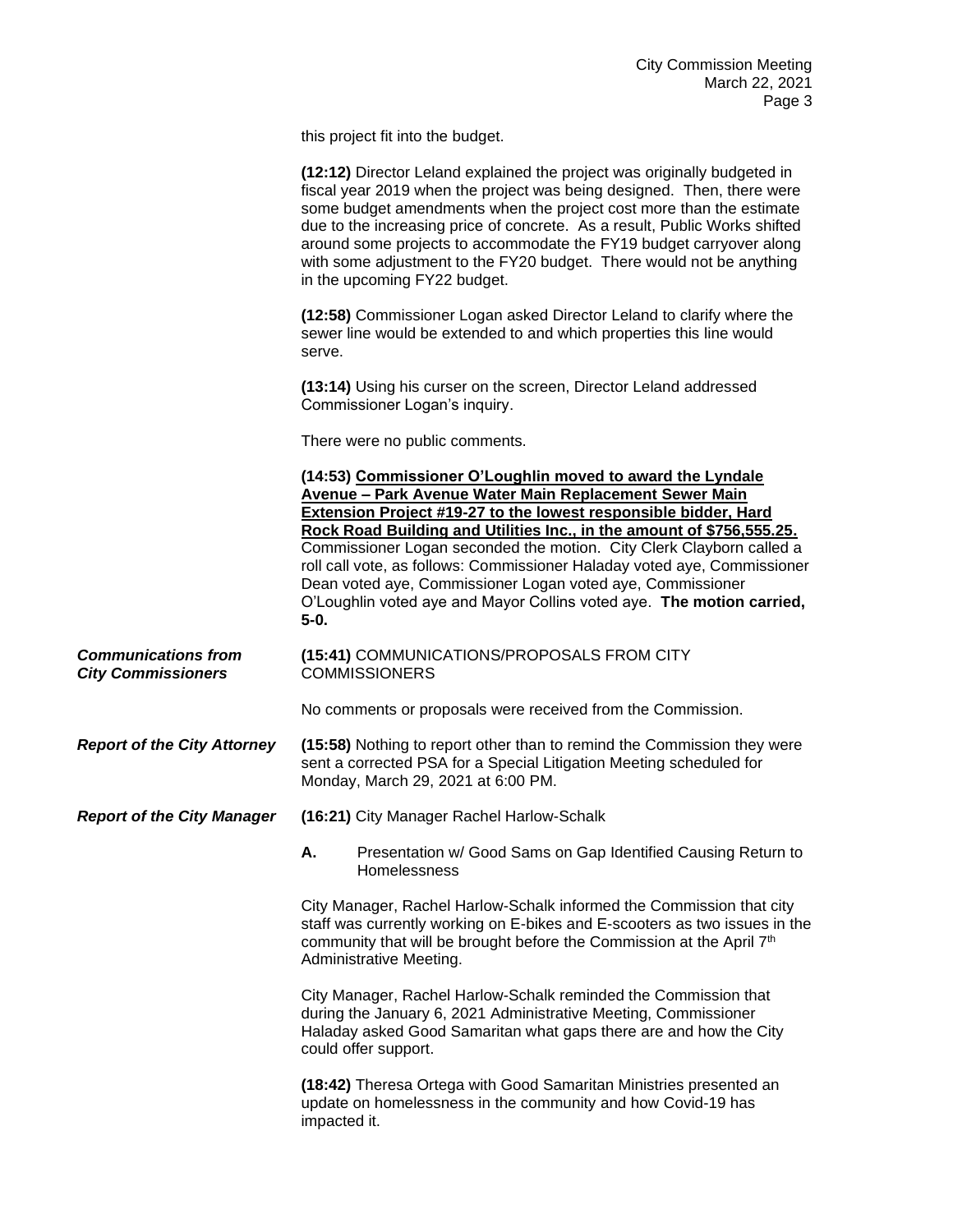**(31:50)** Commissioner O'Loughlin informed the Commission that it was her understanding there was going to be funding available to address homelessness in the American Rescue Plan Act. Commissioner O'Loughlin then asked Theresa Ortega if she and her partners could put a proposal together for the City to submit for this funding.

**(32:49)** Theresa Ortega explained the obstacles and circumstances that would need to be considered, specifically the intent to create a Women's Homeless Shelter and how this population differs from that of the homeless population resulting from Covid-19.

**(35:43)** Mayor Collins asked Theresa Ortega if she was currently in talks with the County and she stated she was not at this time. Mayor Collins asked Ms. Ortega if she intended to contact the County and she stated that she would consider it for the future.

**(36:53)** Commissioner Dean asked Ms. Ortega if she knew the specific number that pertained to the current homeless population overflow.

**(37:12)** Theresa Ortega explained they have served 105 people since November and their existing shelter downtown has a capacity limit of 30 people.

**(38:24)** Ms. Ortega suggested the Commission implement a case manager position to track the homeless community.

**(39:19)** City Manager, Rachel Harlow-Schalk thanked Ms. Ortega and her staff for their efforts to address the homeless population. The City Manager also identified two areas to continue the conversation: 1) the alternative idea of "Middle Housing"; and

2) support for those who have become homeless and are coming out of a treatment center, they have the support to move into permanent housing.

In conclusion, City Manager, Rachel Harlow-Schalk offered to add an agenda item to the joint City-County Meeting on April 6<sup>th</sup> to discuss this issue further.

**(40:41)** Mayor Collins expressed his support to include the County on this issue.

**(40:59)** In regard to the limited federal funding available, Commissioner O'Loughlin asked City Manager Harlow-Schalk what the best next step would be as far as identifying which projects are ready, competitive, and with the right community partners ready to launch so that they could potentially submit a funding application by the end of April.

**(42:27)** City Manager Harlow-Schalk explained the projects would need to be applied for and the competition for that funding is competitive. She expressed her support to include the County on the application process as well and proposed to further discuss this initiative at the Joint City-County Meeting on April 6<sup>th</sup>. The City Manager identified affordable housing and homelessness as two potential areas of interest to consider for the application process. The solution proposed by Theresa Ortega would also require a department or place for the position to be housed, someone to monitor it, and someone to manage it. City Manager Harlow-Schalk informed the Commission that she has yet to receive information in regard to when those federal dollars will become available. She also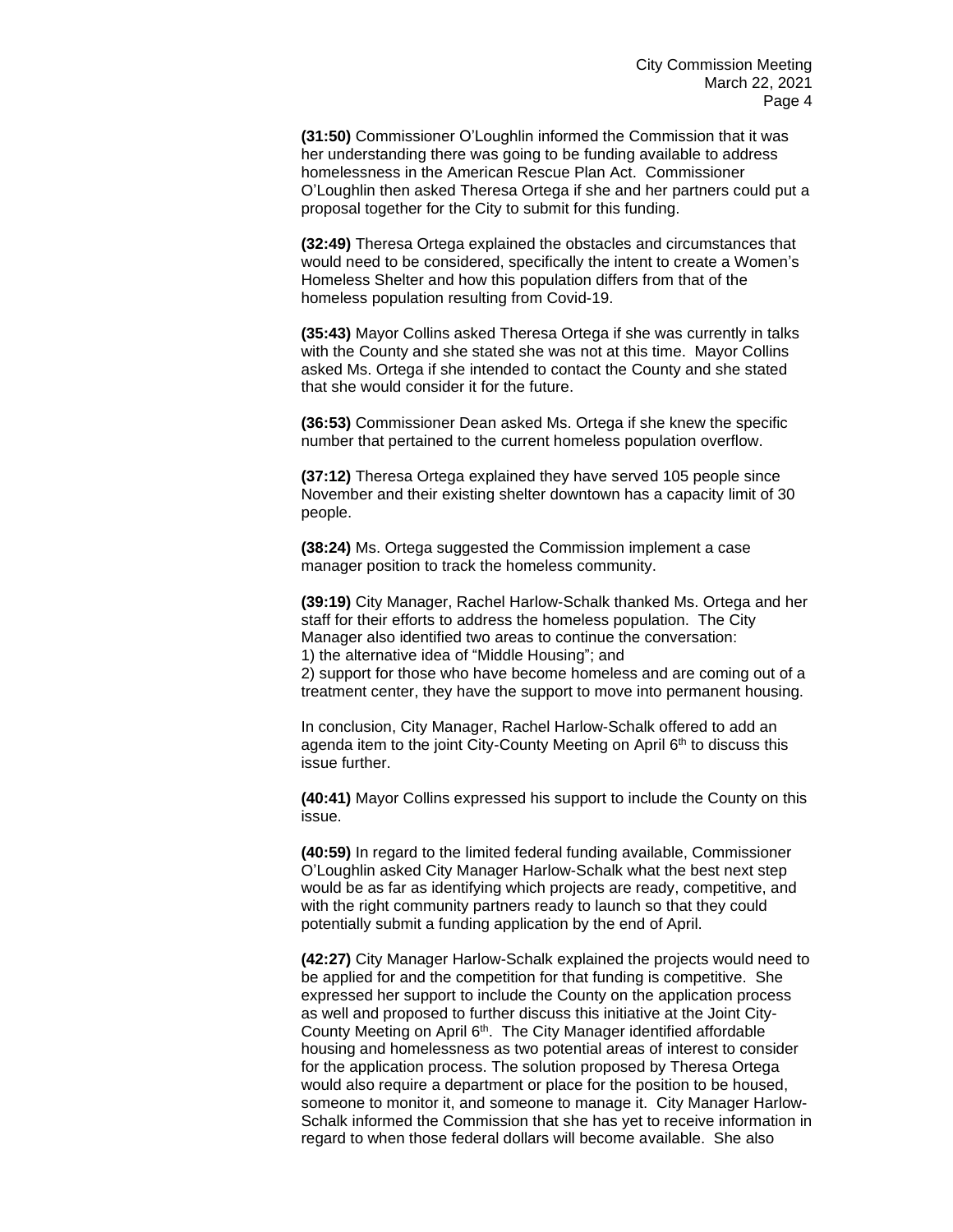reminded the Commission that city staff plans to bring a process for the federal money spending to the April 14<sup>th</sup> Administrative Meeting based on some of the higher priorities previously set out by the Commission. City Manager Harlow-Schalk explained that federal dollars implies a one-time expense and there is an ongoing expense that also needs to be considered when discussing a potential support position.

**(44:57)** Mayor Collins invited Theresa Ortega to present at the Joint City-County Meeting on April 6<sup>th</sup> and she stated she would be happy to come and go over the issues outlined in this meeting.

**(45:47)** Commissioner Haladay expressed his general agreement with Commissioner O'Loughlin regarding looking at the opportunities for federal funding coming in. If for some reason, the County is unable to engage in the time necessary to apply for the funding, Commissioner Haladay expressed his support to give direction to the City Manager in conjunction with community stakeholders to ensure an efficient and tactical approach rather than miss the opportunity. Commissioner Haladay suggested funding go towards private organizations, similarly to the City of Service grant awards. However, acknowledged if the Commission decided to implement an ongoing expense like the one Ms. Ortega suggested, then that funding would need to remain with the City.

**(47:51)** Mayor Collins was in support of Commissioner Haladay's suggestion to have the City Manager work with Theresa Ortega to establish a proposal so they may expedite the process when the funds become available.

**(48:24)** Commissioners Logan spoke in support of the directive.

**(48:28)** Commissioner Dean was also in support and added there was a need to understand the full scope of what the ongoing support looks like and that the Commission is continually being proactive in their efforts to address the needs of the homeless community long term.

**(49:15)** Mayor Collins asked City Manager Harlow-Schalk if she understood the directive of the Commission and she confirmed she did citing the following next steps:

- **1)** Identifying the best ways to use the one-time dollars and working on a response to the idea brought forward by Teresa Ortega; and
- **2)** Add an agenda item to the next Joint City-County Meeting to continue this conversation.

**(49:37)** Commissioner O'Loughlin clarified the City has a separate set of funding coming to the City, however those are not the funds she is talking about. She explained her request was to have a group that is ready to submit a proposal to the state for the housing specific money.

No more questions by the City Commission.

There were no public comments.

*Report from HCC* **(50:44)** COMMUNICATIONS FROM THE HELENA CITIZENS COUNCIL

HCC representative, John Andrew gave a report.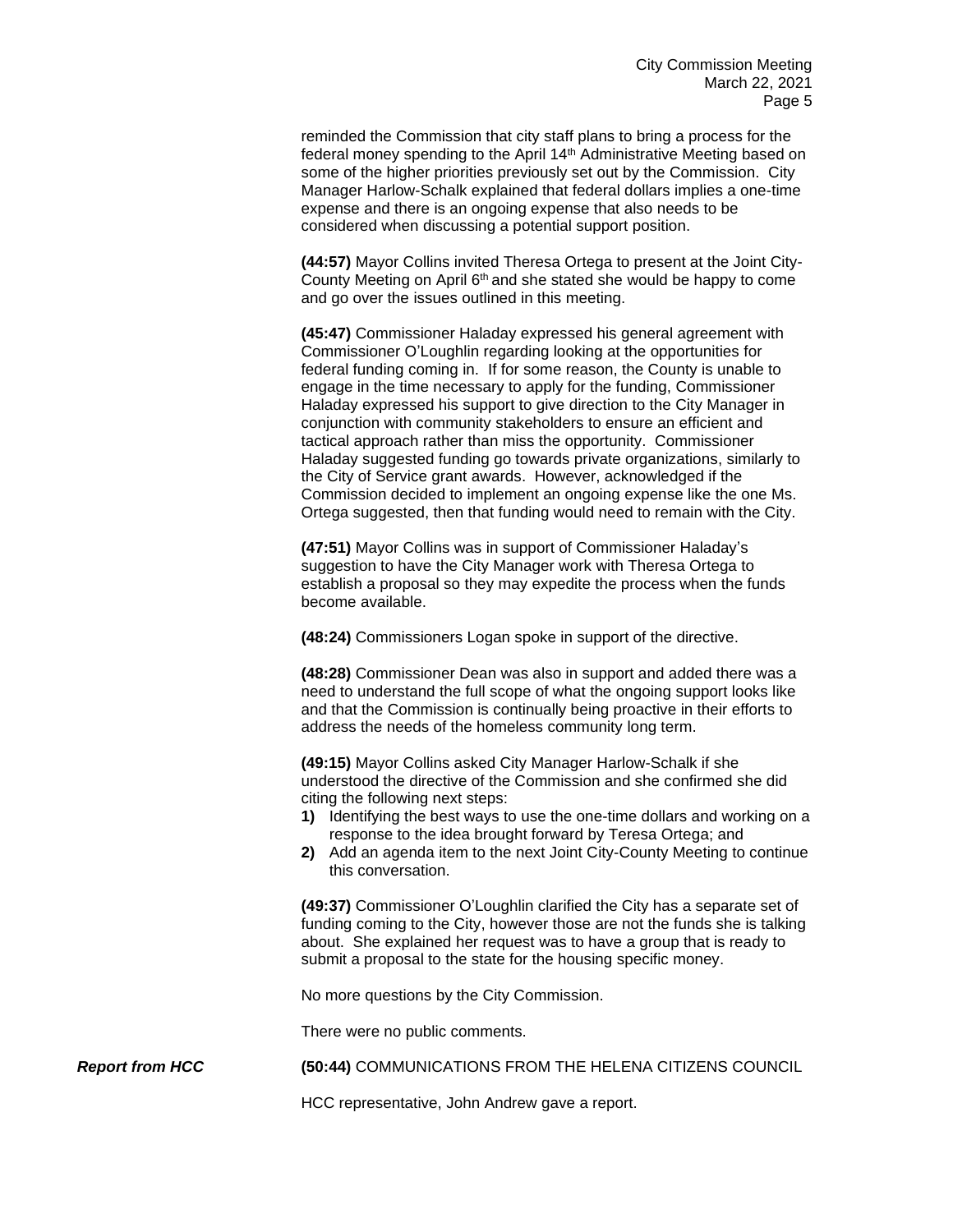## *Regular Items* **(53:31)** REGULAR ITEMS

**A.** A Resolution of Intention to vacate a portion of alley right-of-way south of 1775 University between University Street and Le Grande Cannon Boulevard.

**(53:48)** Public Works Director, Ryan Leland introduced a resolution of intention to vacate a portion of alley right-of-way south of 1775 University between University Street and Le Grande Cannon Boulevard.

Tim and Jan Horan, applicants, are requesting the City to vacate a portion of alley located between Lots 1-2 and Lots 15-16 in Block 189 of the Bradford Addition. The alley is an existing platted alley connecting Laurel Street and Glendale Street. Northwestern Energy, Century Link and the City of Helena currently have utilities located within the alley right-of-way.

The applicants are requesting to vacate the alley between Lots 1-2 and Lots 15-16 in Block 189 of the Bradford Addition in order to maintain it in an undeveloped landscaped state and remove the right-of-way between the lots they own.

There are several undeveloped lots located adjacent to the applicants' property of the south side of the alley. These lots could use the alley for access. The vacation would create a long dead end alley without a turnaround making it difficult for access and potentially limiting the development of the existing lots. The undeveloped lots are adjacent to Le Grand Cannon Boulevard but do not have physical access because of the grade differential. Depending on how the adjacent lots are developed the alley could be the main access point. The vacation would also limit solid waste collection to the undeveloped lots.

If the alley is vacated, an easement would be maintained for the utility companies to maintain the existing utilities. The calculated square foot transfer price is \$7.10. The total area to be transferred is 1800 square feet. The total transfer fee is \$12,870.00.

Dead ending the alley from Glendale right-of-way would limit the City of Helena's ability to collect solid waste. The vacation would also limit access to the undeveloped lots next to applicant's property.

**(57:10)** The applicants, Jan and Tim Horan addressed the Commission.

There were no comments or questions from the Commission.

There were no public comments.

**(01:01:33) Commissioner Logan moved to deny a Resolution of Intention to vacate a portion of alley right-of-way located between Lots 1-2 and Lots 15-16 in Block 189 of the Bradford Addition, south of 1775 University between University Street and Le Grande Cannon Boulevard due to limiting the ability for the City to collect solid waste.** Commissioner Dean seconded the motion. City Clerk Clayborn called a roll call vote, as follows: Commissioner Haladay voted aye, Commissioner Dean voted aye, Commissioner Logan voted aye, Commissioner O'Loughlin voted aye and Mayor Collins voted aye. **The motion carried, 5-0.**